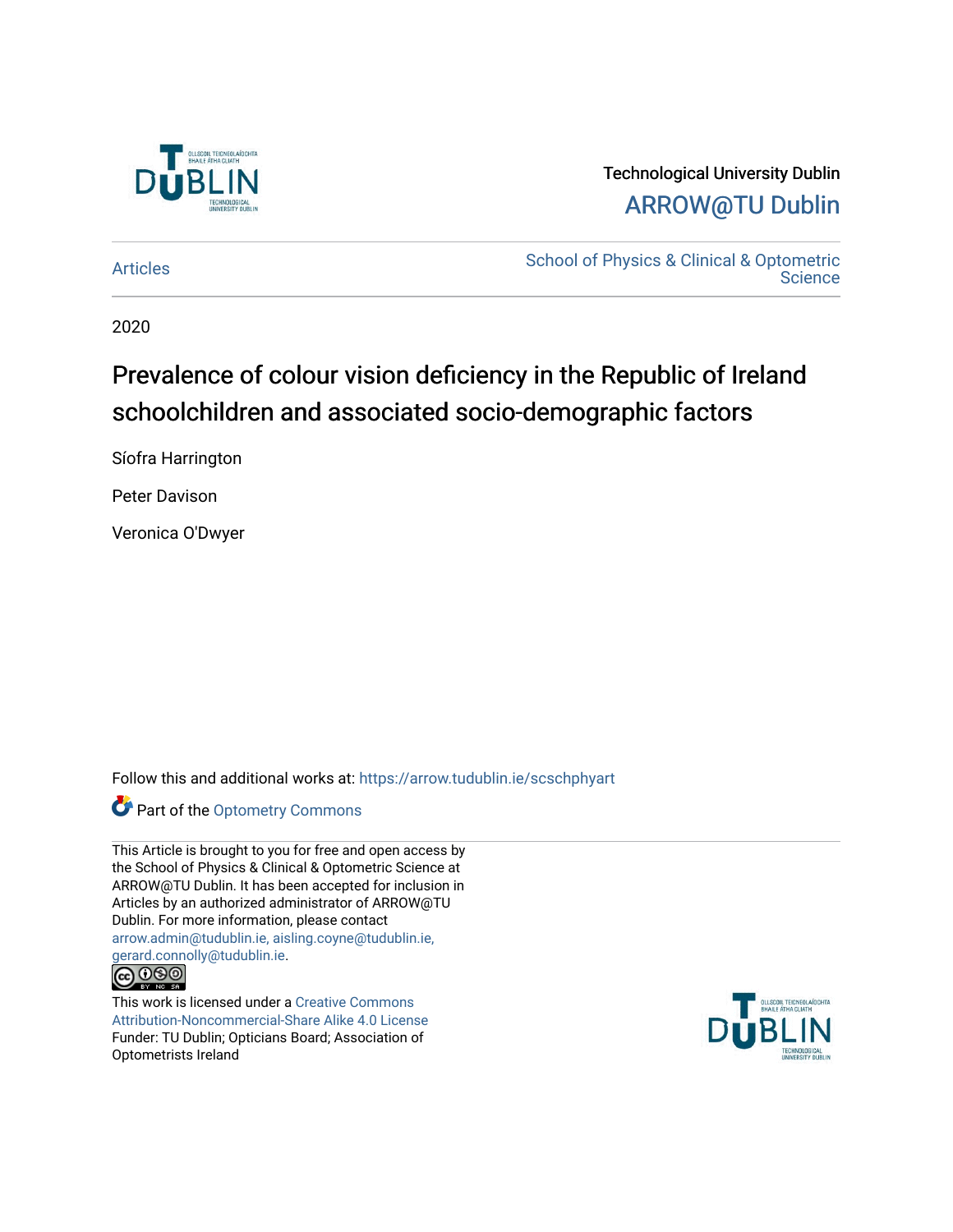CLINICAL AND EXPERIMENTALOPTOMETRY

# RESEARCH

# Prevalence of colour vision deficiency in the Republic of Ireland schoolchildren and associated socio-demographic factors

Clin Exp Optom 2020 DOI:10.1111/cxo.13072

Síofra Harrington PhD DipOphthOpt FAOI

Peter A Davison PhD MSc BSc (Optom) FAOI

Veronica O'Dwyer PhD DipOphthOpt FAOI School of Physics, Clinical and Optometric Sciences, Technological University Dublin, Dublin, Ireland E-mail: [siofra.harrington@dit.ie](mailto:siofra.harrington@dit.ie)

Submitted: 29 September 2019 Revised: 13 January 2020 Accepted for publication: 19 March 2020 Clinical relevance: Early screening is essential to counsel schoolchildren with congenital colour vision deficiency (CVD) in determining their future career path and to advise teachers of the impact of CVD on classroom difficulties.

Background: Congenital CVD is an X-linked genetic abnormality relatively commonplace in humans. This study aimed to determine the prevalence of congenital CVD in the Republic of Ireland schoolchildren and associated socio-demographic factors.

Methods: A total of 1,626 schoolchildren (882 boys and 744 girls), in two age groups (728 aged 6–7 years and 898 aged 12–13 years) were examined from randomly selected schools. Colour vision testing was carried out using the Richmond Hardy-Rand-Rittler pseudoisochromatic test for colour vision (fourth edition); diagnostic plates were used to determine CVD type and extent if participants failed to identify symbols on the screening plates.

Results: CVD was detected in 73 boys (8.3 per cent, 95% confidence interval (CI) 6.6–10.3) and in 13 girls (1.8 per cent, 95% CI 1.0–3.1, p < 0.001). As expected, deutan (boys 4.8 per cent, girls 0.8 per cent) was the most common type of CVD, followed by protan (boys 1.7 per cent, girls 0.1 per cent), unclassified red/green CVD (boys 1.2 per cent, girls 0.8 per cent) and then tritan (boys 0.5 per cent). One case of achromatopsia was detected based on failure on all diagnostic plates. Traveller participants (boys 21.0 per cent, girls 8.6 per cent) had a higher CVD prevalence than their White non-Traveller (boys 7.2 per cent, girls 1.0 per cent) and non-White (boys 5.4 per cent, girls 1.1 per cent) counterparts (odds ratio 3.00, 95% CI 1.1–8.1, p = 0.006). In boys, CVD was also associated with twin birth (odds ratio 2.7, 95% CI 1.1–6.7,  $p = 0.03$ ) and low birthweight ( $p = 0.04$ ).

Conclusion: This investigation of CVD in the Republic of Ireland schoolchildren should alert clinicians to the association between CVD and Traveller ethnicity, twin birth and lower birthweight. The prevalence of CVD found was similar to previous studies involving predominantly White populations and higher among Traveller participants; hence, counselling regarding inherited anomalies in the Traveller community is recommended. Early screening is essential to counsel schoolchildren with CVD in determining their future career path and to advise teachers of the impact of CVD on classroom difficulties.

Key words: Colour blind, colour vision, Ireland, schoolchildren, Travellers

Colour vision deficiency (CVD) manifests itself in confusion of and reduced sensitivity to colour differences and may be congenital or acquired. $1$  The most prevalent forms of congenital CVD are inherited in an X-linked recessive manner, which results in a higher CVD prevalence in the male population. $<sup>2</sup>$  The preva-</sup> lence of CVD reported in different geographical locations varies between two per cent and eight per cent in boys,  $3-5$  and 0.4 per cent to 1.7 per cent in girls.<sup>6</sup> Ethnic differences in CVD prevalence have been reported.5,7 According to the Hardy–Weinberg principle the prevalence

of inherited non-fatal abnormalities (allele and genotype frequencies),<sup>8</sup> such as inherited CVD, does not vary inter-generationally in the absence of other evolutionary influences.<sup>6</sup> However, genetically isolated communities where marriages take place between individuals with a common ancestor are not in Hardy– Weinberg equilibrium, and prevalence estimates may vary over time.<sup>6</sup>

Normal colour vision is mediated by cones variously containing blue-sensitive, greensensitive and red-sensitive opsin pigments sometimes referred to respectively as short-, medium- and long-wave sensitive pigments.<sup>9</sup> Deuteranomalous and protanomalous deficiencies are characterised by a greater than normal degree of overlap of spectral sensitivities, a shift in peak sensitivity occurring in the green-sensitive or red-sensitive pigment, respectively.<sup>9</sup> More severe colour vision problems are associated with deuteranopia and protanopia, which occur when green- or redsensitive pigment respectively is absent.<sup>1</sup> Much more rarely, a CVD is caused by either absence or shifted peak spectral sensitivity of blue-sensitive pigment (tritan CVDs), or by the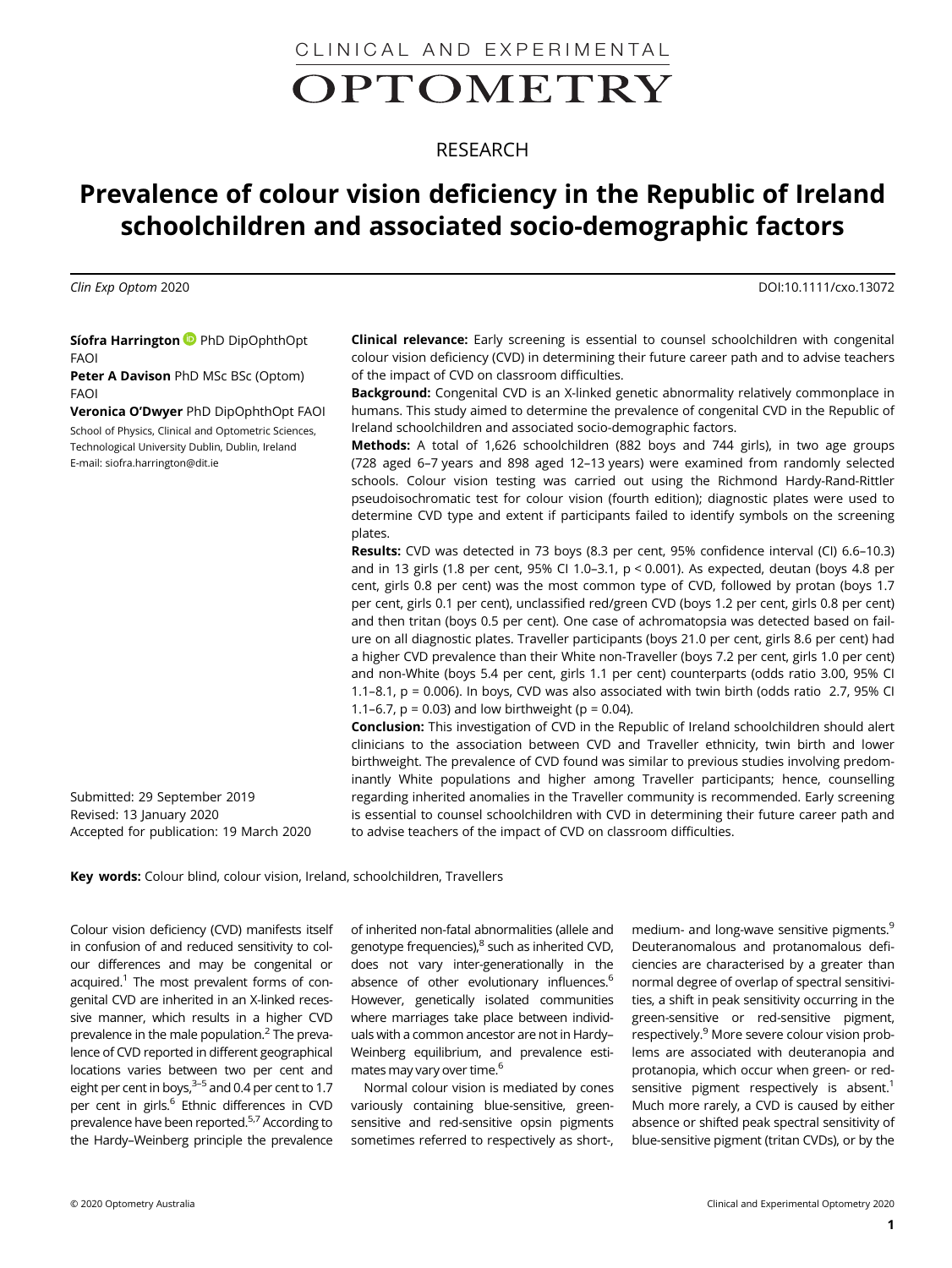presence of only a single type of photopigment (achromatism).<sup>1</sup>

People with CVD have been precluded from certain occupations as they are at a distinct disadvantage when performing specific visual tasks.10 For example, some occupations have statutory colour vision requirements, which may prevent people with CVD from joining the army or the navy.<sup>11</sup> This varies from country to country.12 Moreover, CVD presents a considerable disadvantage when working in medical and paramedical professions due to difficulties assessing patient pallor, inflammation, dip-stick colour and other colour-coded diagnostic tests and in differentiating diseased tissue.<sup>13</sup>

Of further concern, prior research reported 60 per cent of anomalous trichromats and 30 per cent of dichromats were unaware of their CVD in school.<sup>14</sup> Similarly, a study involving Italian schoolchildren noted 96 per cent of CVD schoolchildren in middle school and 65 per cent of CVD university students were unaware of their CVD.15 Additionally, low selfesteem and feelings of inferiority consequent to challenges in school due to CVD have been reported.16 Hence, awareness of CVD in schoolchildren is essential to enable teachers to develop adaptive teaching strategies. This is critical in situations where colour is used as a didactic tool, to ensure children with CVD do not miss essential information, thus helping children with CVD avoid frustration as they progress through their early school years and also avoid disappointment in career choice when leaving post-primary school.<sup>17</sup> However, there is a paucity of contemporary data on CVD prevalence in European children.

The last study to report CVD prevalence in Northern Ireland (United Kingdom), which is the closest comparator to the present study, was in 1957 when 6.9 per cent of male entrants to Queens University in Belfast were recorded as colourblind.<sup>18</sup> The present study reports CVD prevalence in the Republic of Ireland (henceforth 'Ireland') schoolchildren and explores the relationship between CVD and socio-demographic variables.

# Methods

This study was a component of the Ireland Eye Study, an observational population-based study of visual and ocular status among schoolchildren in Ireland. Ethics approval was obtained from the Technological University Dublin Research Ethics Committee and adhered to the Tenets of

the Helsinki Declaration of Human Studies. The study methodology, sampling, recruitment protocols and participation rates were previously published.19 In summary, stratified random cluster sampling was employed in participating in school selection. Schools were stratified by primary/post-primary status, urban/rural status, socioeconomically disadvantaged/advantaged status.

Ethnicity was categorised on the basis of self-reporting by the participants' parent/ guardian as White (79.3 per cent, 1,290 participants), Traveller (9.3 per cent, 151 participants) and non-White (11.4 per cent, Black 80 participants, East Asian 51 participants, South Asian 49 participants). Although White, the Traveller community is the largest indigenous ethnic minority in Ireland, having primarily separated from the settled population in Ireland approximately 360 years ago. $^{20}$  The Traveller community received legal ethnic minority status in Ireland in 2017.

There is a higher prevalence of recessive diseases,<sup>21</sup> such as galactosaemia, Hurlers syndrome and I-cell disease in the Irish Traveller community, due to social isolation and consanguineous marriages. $21$  As per the 2016 Irish census, 1.5 per cent of 5–14-year-old children were Traveller; however, the de facto number is likely to be larger; Irish Travellers are White Irish, yet, as per the 2016 Irish census, one had to declare as White Irish or Irish Traveller. Furthermore, there is evidence of greater undercoverage of the Traveller population in the Irish census when compared to the settled community.<sup>22</sup>

The Statistical Package for Social Sciences (SPSS) version 24 (IBM Corp, Armonk, NY, USA) was used for most analyses. Anonymised study data were entered directly into an SPSS database. The statistical package RStudio version 1.1.456 (R Foundation for Statistical Computing, Vienna, Austria) was used to generate random numbers for the sampling procedure and also to provide prevalence data confidence intervals (CIs). Demographic factors associated with CVD prevalence were identified using multinomial logistic regression with subjects without CVD as the reference group. Myopia was defined as spherical equivalent refraction ≤ −0.50 D, hyperopia as spherical equivalent refraction ≥ +2.00 D, and astigmatism as ≥ 1.00 DC. Throughout, 95% CIs were used.

# Examination procedures

Colour vision testing was examined binocularly using the Richmond Hardy-Rand-Rittler fourth edition colour vision test with the

habitual prescription in place at a distance of 70 cm in natural daylight before instillation of cycloplegic eyedrops. The Hardy-Rand-Rittler test combines suitability for non-numerate subjects with the ability to screen for tritan CVDs with good sensitivity,  $23,24$  and consists of four demonstration plates, six screening plates, and 14 diagnostic plates (10 plates for protans and deutans; four plates for tritans). The demonstration plates act as a control; identification of the symbols requires an understanding of instructions and adequate vision but does not require colour vision. Symbols on the subsequent plates consist of coloured spots which lie on the protan, deutan or tritan achromatic confusion loci; the colours become increasingly saturated as the test proceeds.<sup>23</sup> Participants who failed to correctly identify and locate symbols on any of the six screening plates were tested on the diagnostic plates (pages 11–24) to confirm CVD type and extent. Participants who correctly identified all symbols on the diagnostic plates, but who failed two of the screening plates were categorised as unclassified red/ green CVD. Hence, the colour vision fails criterion in the present study was two or more missed plates.

Distance monocular crowded logMAR visual acuities were measured and scored by letter with and without a pinhole using the Good-Lite (Elgin, IL, USA) Sloan letters logMAR chart.

Cycloplegic auto-refraction, at least 20 minutes post-instillation of anaesthetic (Minims proxymetacaine hydrochloride 0.5%) and cycloplegic eye drops (Minims cyclopentolate hydrochloride 1%) was followed by dilated direct ophthalmoscopy.

Parents completed a participant and parental history questionnaire detailing birth and medical history. After the examination, the parents/guardians of all participants received a detailed report advising them of study findings and the necessity of any further treatment if required.

# Results

All participants correctly identified and located symbols on the demonstration plates. CVD was identified in 86 participants (5.3 per cent, CI 4.3–6.5), of which 48 were deutan (3.0 per cent, CI 2.2–3.9), 17 protan (1.1 per cent, CI 0.6–1.7), four tritan (0.2 per cent, CI 0.1–0.7) and one case of achromatopsia was detected based on failure on both red/green and blue/ yellow diagnostic plates.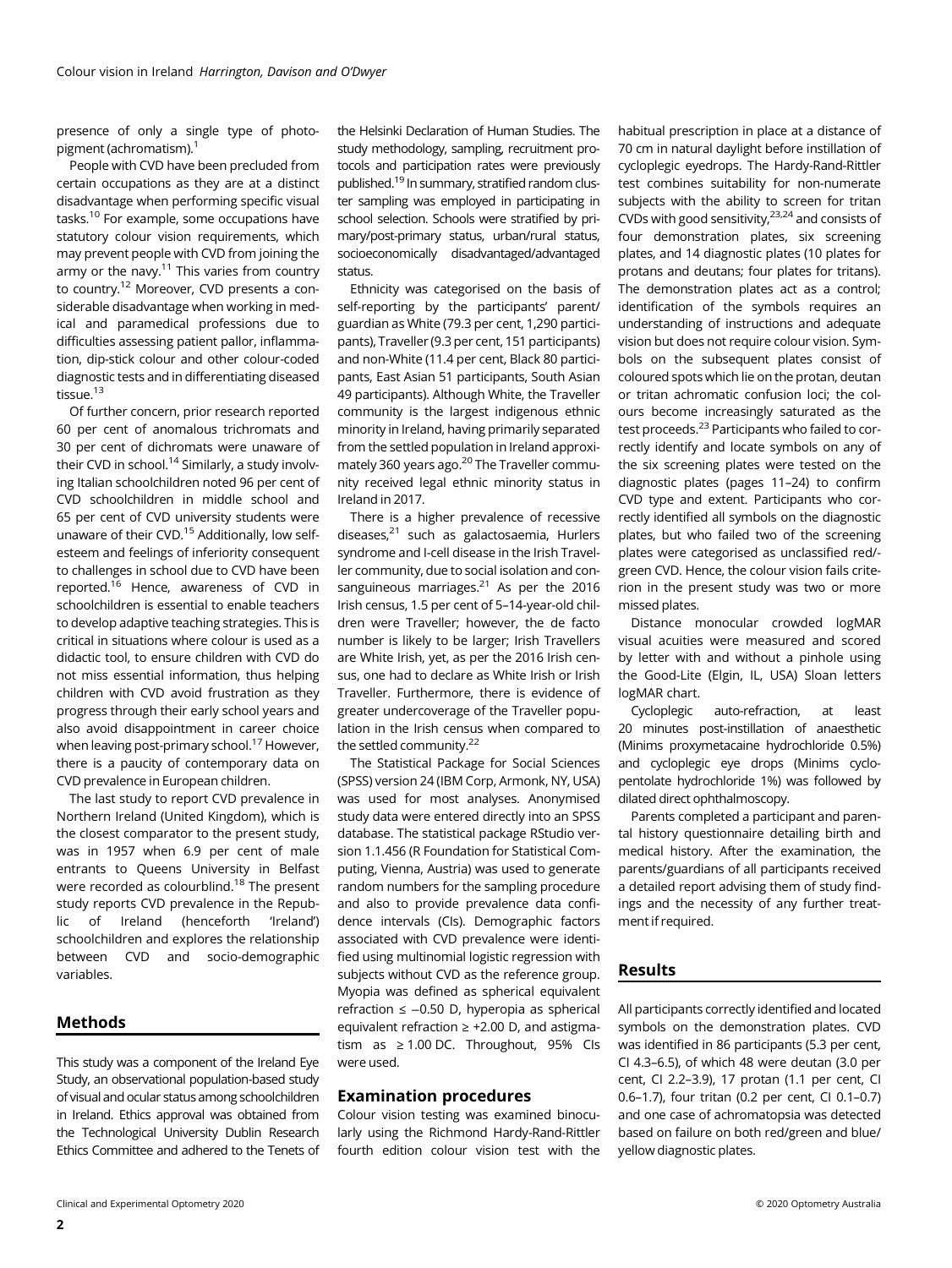| <b>CVD</b><br>All ( $n = 882$ ) | <b>CVD type</b>                                                                        | <b>CVD extent</b> | <b>Frequency</b> | Percentage | 95% CI       |
|---------------------------------|----------------------------------------------------------------------------------------|-------------------|------------------|------------|--------------|
|                                 | Deutan                                                                                 |                   | 42               | 4.8        | $3.5 - 6.4$  |
|                                 |                                                                                        | Mild deutan       | 11               | 1.3        | $0.7 - 2.3$  |
|                                 |                                                                                        | Medium deutan     | 14               | 1.6        | $1.0 - 2.7$  |
|                                 |                                                                                        | Strong deutan     | 17               | 1.9        | $1.2 - 3.1$  |
|                                 | Protan                                                                                 |                   | 15               | 1.7        | $1.0 - 2.9$  |
|                                 |                                                                                        | Mild protan       | 3                | 0.3        | $0.1 - 1.1$  |
|                                 |                                                                                        | Medium protan     | 6                | 0.7        | $0.3 - 1.6$  |
|                                 |                                                                                        | Strong protan     | 6                | 0.7        | $0.3 - 1.6$  |
|                                 | Unclassified red/green                                                                 |                   | 11               | 1.3        | $0.7 - 2.3$  |
|                                 | Tritan                                                                                 |                   | 4                | 0.5        | $0.2 - 1.2$  |
|                                 |                                                                                        | Medium tritan     | 3                | 0.3        | $0.1 - 1.1$  |
|                                 |                                                                                        | Strong tritan     | $\mathbf{1}$     | 0.1        | No Cl        |
|                                 | Monochromatic                                                                          |                   | $\mathbf{1}$     | 1.1        | No Cl        |
| White ( $n = 709$ )             | <b>Total</b>                                                                           |                   | 73               | 8.3        | $6.6 - 10.3$ |
|                                 | Deutan                                                                                 |                   | 32               | 4.5        | $3.2 - 6.4$  |
|                                 |                                                                                        | Mild deutan       | 8                | 1.1        | $0.5 - 2.3$  |
|                                 |                                                                                        | Medium deutan     | 8                | 1.1        | $0.5 - 2.3$  |
|                                 |                                                                                        | Strong deutan     | 16               | 2.3        | $1.3 - 3.7$  |
|                                 | Protan                                                                                 |                   | 11               | 1.6        | $0.8 - 2.9$  |
|                                 |                                                                                        | Medium protan     | 5                | 0.7        | $0.3 - 1.7$  |
|                                 |                                                                                        | Strong protan     | 6                | 0.9        | $0.4 - 1.9$  |
|                                 | Unclassified red/green                                                                 |                   | 5                | 0.7        | $0.3 - 1.7$  |
|                                 | Tritan                                                                                 |                   | $\overline{2}$   | 0.3        | $0.05 - 1.1$ |
|                                 |                                                                                        | Medium tritan     | $\mathbf{1}$     | 0.1        | No Cl        |
|                                 |                                                                                        | Strong tritan     | $\mathbf{1}$     | 0.1        |              |
| Traveller ( $n = 81$ )          | <b>Total</b>                                                                           |                   | 51               | 7.2        | $5.5 - 9.4$  |
|                                 | Deutan                                                                                 |                   | 6                | 7.4        | $3.1 - 16.0$ |
|                                 |                                                                                        | Mild deutan       | $\mathbf{1}$     | 1.2        | $0.6 - 7.6$  |
|                                 |                                                                                        | Medium deutan     | $\overline{4}$   | 4.9        | $1.6 - 12.8$ |
|                                 |                                                                                        | Strong deutan     | $\mathbf{1}$     | 1.2        | $0.06 - 7.6$ |
|                                 | Protan                                                                                 |                   | 3                | 3.7        | $1.0 - 11.2$ |
|                                 |                                                                                        | Mild protan       | $\overline{2}$   | 2.5        | $0.5 - 9.5$  |
|                                 |                                                                                        | Medium protan     | $\mathbf{1}$     | 1.2        | $0.06 - 7.6$ |
|                                 | Unclassified red/green                                                                 |                   | 6                | 7.4        | $3.1 - 16.0$ |
|                                 | Tritan                                                                                 |                   | $\sqrt{2}$       | 2.5        | $0.5 - 9.5$  |
|                                 |                                                                                        | Medium tritan     | $\sqrt{2}$       | 2.5        | $0.5 - 9.5$  |
| Non-White ( $n = 92$ )          | <b>Total</b>                                                                           |                   | 17               | 21.0       | 13.0-31.7    |
|                                 | Deutan                                                                                 |                   | $\overline{4}$   | 4.4        | $1.4 - 11.0$ |
|                                 |                                                                                        | Mild deutan       | $\overline{2}$   | 2.2        | $0.4 - 8.4$  |
|                                 |                                                                                        | Medium deutan     | 2                | 2.2        | $0.4 - 8.4$  |
|                                 | Protan                                                                                 |                   | 1                | 1.1        | $0.05 - 6.6$ |
|                                 |                                                                                        | Mild protan       | 1                | 1.1        | $0.05 - 6.8$ |
|                                 | <b>Total</b>                                                                           |                   | 5                | 5.4        | $2.0 - 12.8$ |
|                                 | CVD: colour vision deficiency, CI: 95% confidence interval, n: number of participants. |                   |                  |            |              |

# Table 1. Prevalence and extent of CVD in 882 male participants in the Ireland Eye Study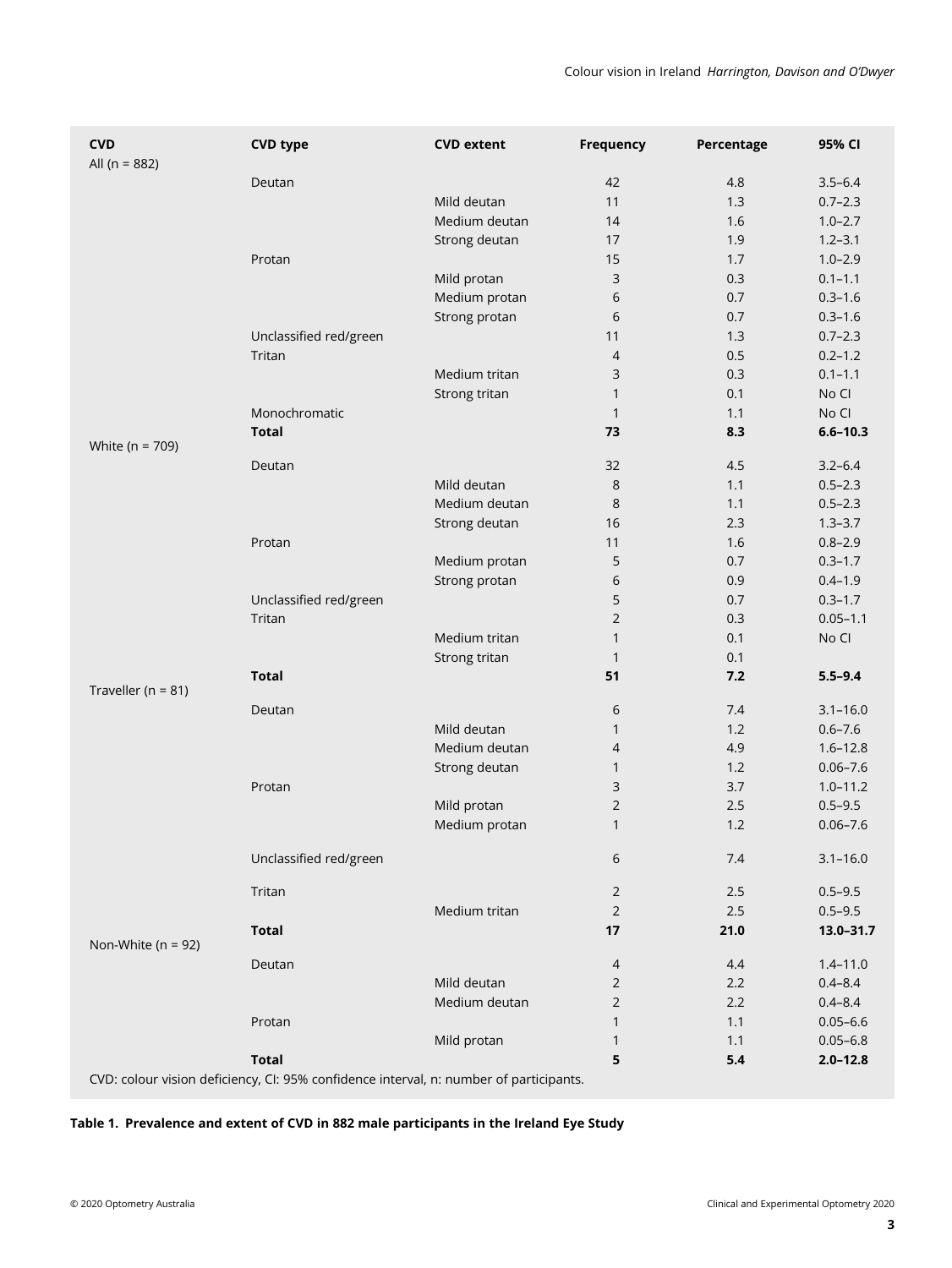| <b>CVD</b><br>All ( $n = 744$ ) | <b>CVD type</b>                                                                        | <b>CVD</b> extent | <b>Frequency</b> | Percentage | 95% CI       |
|---------------------------------|----------------------------------------------------------------------------------------|-------------------|------------------|------------|--------------|
|                                 | Deutan                                                                                 |                   | 6                | 0.8        | $0.3 - 1.8$  |
|                                 |                                                                                        | Mild deutan       | 3                | 0.4        | $0.1 - 1.3$  |
|                                 |                                                                                        | Medium deutan     | 3                | 0.4        | $0.1 - 1.3$  |
|                                 | Protan                                                                                 |                   | 1                | 0.1        | No Cl        |
|                                 |                                                                                        | Mild protan       | 1                | 0.1        | No CI        |
|                                 | Unclassified red/green                                                                 |                   | 6                | 0.8        | $0.3 - 1.8$  |
|                                 | <b>Total</b>                                                                           |                   | 13               | 1.8        | $1.0 - 3.1$  |
| White ( $n = 581$ )             |                                                                                        |                   |                  |            |              |
|                                 | Deutan                                                                                 |                   | 3                | 0.5        | $0.1 - 1.6$  |
|                                 |                                                                                        | Mild deutan       | 2                | 0.3        | $0.1 - 1.4$  |
|                                 |                                                                                        | Medium deutan     | 1                | 0.2        | No CI        |
|                                 | Protan                                                                                 |                   | 1                | 0.2        | No CI        |
|                                 |                                                                                        | Mild protan       | 1                | 0.2        | No Cl        |
|                                 | Unclassified red/green                                                                 |                   | 2                | 0.3        | $0.5 - 1.4$  |
| Traveller ( $n = 70$ )          | <b>Total</b>                                                                           |                   | 6                | 1.0        | $0.4 - 2.4$  |
|                                 | Deutan                                                                                 |                   | 2                | 2.9        | $0.5 - 10.9$ |
|                                 |                                                                                        | Medium deutan     | 2                | 2.9        | $0.5 - 10.9$ |
|                                 | Unclassified red/green                                                                 |                   | 4                | 5.7        | $1.8 - 14.7$ |
| Non-White ( $n = 93$ )          | <b>Total</b>                                                                           |                   | 6                | 8.6        | $3.5 - 18.5$ |
|                                 | Deutan                                                                                 |                   | 1                | 1.1        | $0.05 - 6.6$ |
|                                 | Mild deutan                                                                            | Mild deutan       | 1                | 1.1        | $0.05 - 6.6$ |
|                                 | <b>Total</b>                                                                           |                   | 1                | 1.1        | $0.05 - 6.6$ |
|                                 | CVD: colour vision deficiency, CI: 95% confidence interval, n: number of participants. |                   |                  |            |              |

### Table 2. Prevalence and extent of CVD in 744 female participants in the Ireland Eye Study

As expected, gender was associated with CVD (odds ratio 5.1, 95% CI 2.8–9.1, p < 0.001). Seventy-three of the 882 boys had CVD (8.3 per cent, 95% CI 6.6–10.3), in comparison to 13 of the 644 girls (1.8 per cent, 95% CI 1.0–3.1). From now on, unless otherwise stated, boys and girls are analysed separately (Table 1).

The prevalence of CVD was not associated with age overall (boys,  $p = 0.16$ , logistic regression, girls = 0.53), or within any ethnic group (boys: White  $p = 0.06$ , Traveller  $p = 0.27$ , non-White p = 0.25; girls: White p = 0.08, Traveller  $p = 0.11$ , non-White  $p = 0.30$ ). Thus, 6-7-yearold and 12–13-year-old participants are combined for all further analysis.

Among boys with CVD, deutan was the predominant CVD type (boys 57.5 per cent, girls 38.5 per cent), followed by protan (20.6 per cent), unclassified red/green (15.1 per cent) and tritan (5.1 per cent) (Table 1). The four participants categorised as tritan were two sets of twin brothers. Of the 13 girls with CVD, the majority (46.2 per cent) had unclassified red/green, a very mild form of CVD followed by mild deutan (23.0 per cent) and mild protan (7.7 per cent) (Table 2).

Traveller ethnicity was significantly associated with CVD in boys (odds ratio 4.6, 95% CI 1.6-13.2,  $p = 0.001$ ) and girls (odds ratio 8.6, 95% CI 1.1–73.4, p = 0.049). Of the Traveller participants, 21.0 per cent (17/81) of the boys and 6.6 per cent of the girls (6/70) had CVD (Figure 1 and Table 1). Of the White participants, 7.2 per cent (51/708) of boys and 1.0 per cent (6/582) of girls had CVD. The corresponding numbers for non-White participants were 5.4 per cent (5/92) and 1.1 per cent (1/9) respectively.

Socio-economic disadvantage was associated with CVD in boys ( $p = 0.049$ , logistic regression). However, controlling for ethnicity, this association was no longer significant (p = 0.06, logistic regression). Urban/rural living conditions were not associated with CVD (boys  $p = 0.84$ , girls  $p = 0.07$ ) or within any ethnic group (all  $p > 0.05$ ).

CVD was not associated with myopia (boys  $p = 0.78$ , girls  $p = 0.41$ ), hyperopia (boys  $p = 0.81$ , girls  $p = 0.06$ ), or astigmatism (boys  $p = 0.57$ , girls p = 0.99) by logistic regression.

CVD was associated with twin birth (questionnaire response 1,577/1,626 participants [97.0 per cent]) in boys (odds ratio 2.7, CI 1.1–6.7,  $p = 0.04$ ) but not girls ( $p = 0.33$ ); CVD prevalence was 18.2 per cent (6/33) among twin boys compared to 7.7 per cent (63/814) among singleton births. Low birthweight (questionnaire response 1,364/1,626 participants [83.9 per cent], odds ratio 1.7, 95% CI 1.1–2.8,  $p = 0.04$ ) was also associated with CVD prevalence.

# **Discussion**

The Ireland Eye Study reports the prevalence of CVD in Ireland. Specifically, using a large randomly selected population-based cohort of schoolchildren in Ireland, this study presents CVD prevalence estimates for White, non-White and Traveller schoolchildren. CVD prevalence in the present study (8.3 per cent boys, 1.8 per cent girls) was higher than reported in 1955 in Northern Ireland male university entrants (6.9 per cent),  $18$  and previous studies involving mainly White populations: America (7.5 per cent male, 0.6 per cent female)<sup>9</sup> and England (6.6 per cent male, 0.4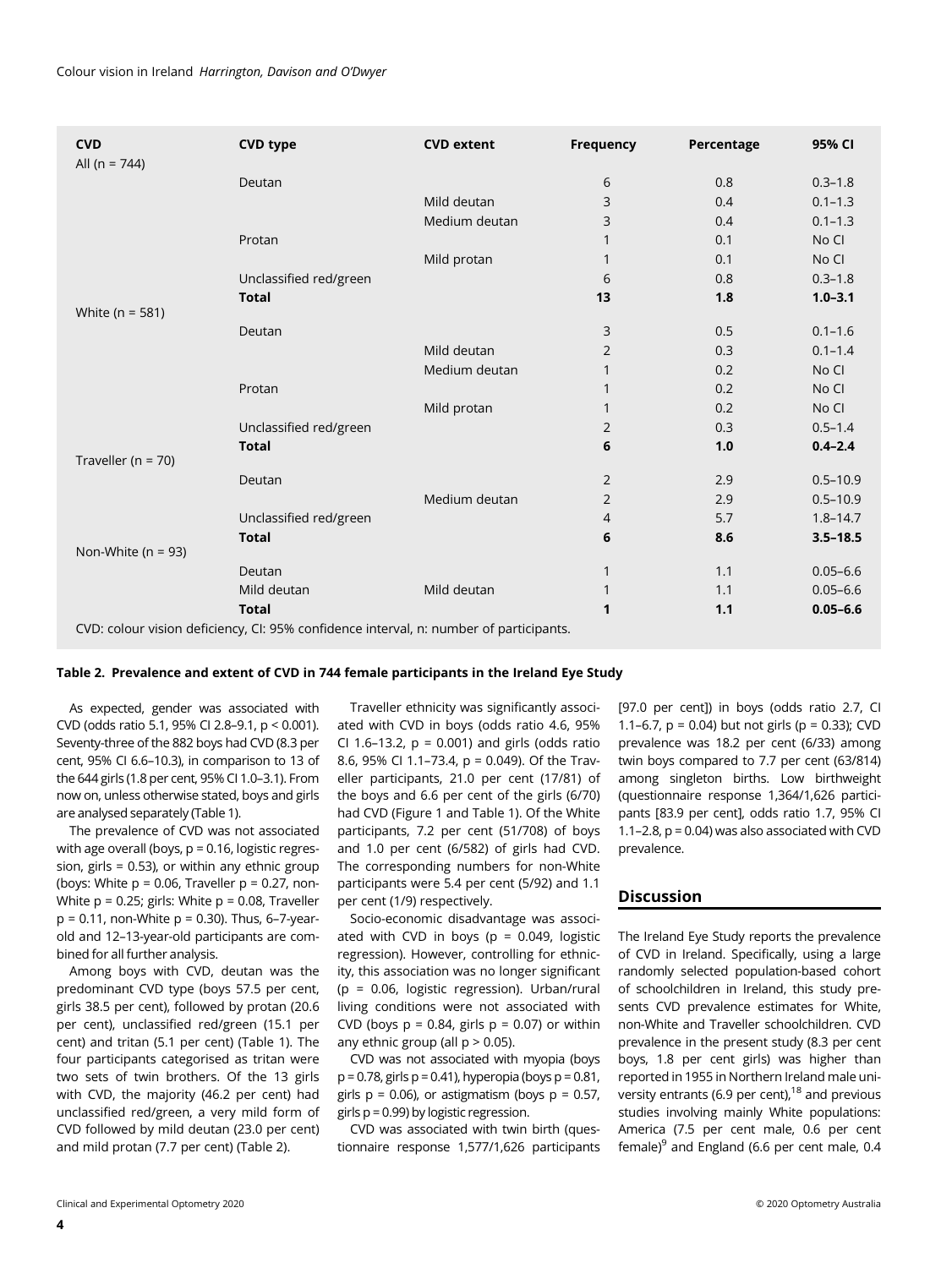



per cent female).<sup>25</sup> Lower CVD prevalence was reported in East Asian populations in Korea (5.9 per cent male, 0.4 per cent female), $4$  Singapore (5.3 per cent male, 0.2 per cent  $f$ emale), $1$  and South Asian studies in India (3.8 per cent male, 0.1 per cent female),<sup>10</sup> and Nepal (3.9 per cent male, zero per cent female) $^{26}$  (Table 3).

A comparison of study findings to prior studies in other countries is not straightforward due to a variety of factors such as sampling and selection bias associated with nonpopulation-based studies. Large randomly selected population-based studies are essential to prevent bias, $6$  and ensure accurate prevalence estimates with narrow confidence intervals. Precise estimates of CVD in large population-based studies involving White participants reported CVD in approximately eight per cent of males and 0.4 per cent of females.6

The present study found a similar prevalence among White male participants (7.2 per cent) and higher among White female participants (1.8 per cent). However, among girls with CVD in the present study the majority had mild CVD with only three participants (0.4

per cent) displaying moderate CVD and no girls presenting with a strong CVD (Table 2). As Ireland is an island and somewhat genetically isolated until relatively recently, the Irish population may not be in the Hardy–Weinberg equilibrium.

Since 1996, there has been a significant increase in the numbers of people migrating to Ireland. In the 2011 census, 12.2 per cent of people living in Ireland were born either in the UK (6.3 per cent) or European Union countries (5.9 per cent). $27$  A census question on ethnicity and cultural background was first introduced in 2006 and continued in 2011 and 2016, thereby facilitating a comparison between data. The fastest growing ethnic group in Ireland since 2006 was 'Any other Asian group' (non-Chinese Asian). $27$  As the prevalence of CVD in Asian populations is lower (males between four and five per cent) than White populations (males eight per cent)<sup>6</sup> future studies in Ireland are recommended to see if changes in ethnic profile in Ireland will influence the CVD prevalence.

The Multi-Ethnic Paediatric Eye Disease Study in the USA involved 4,177 preschool children and found ethnicity to be significantly associated with CVD; among males, CVD prevalence ranged from 1.4 per cent in Black males, 3.1 per cent in Asian males, 2.6 per cent in Hispanic males and 5.6 per cent in White males. $5$  Of the male subjects with CVD, 51 per cent had a deutan defect, and 34 per cent had a protan defect, $5$  in contrast to the present study (62.8 per cent deutan and 21.6 per cent protan) which is closer to other prevalence studies (averaging 67 per cent and 33 per cent).10 These differences may reflect differences in CVD screening tests and techniques and the selection of participants. Likewise, the present study found ethnicity was associated with CVD.

While there was no significant difference in overall CVD prevalence between the non-White (boys 5.4 per cent, girls 1.1 per cent) and White (boys 6.4 per cent, girls 0.9 per cent) participants, there was a significantly higher CVD prevalence among the Traveller participants (boys 14.8 per cent, girls 2.9 per cent) subgroup, which is a novel finding. Moreover, CVD prevalence among female Travellers (8.6 per cent) was higher than the White (one per cent) and non-White participants (1.1 per cent), and considerably higher than the below one per cent reported for females in the literature. $6$  However, the numbers of females with moderate CVD in the present study was low (White 0.2 per cent, Traveller 2.9 per cent, non-White zero per cent).

There are high levels of autozygosity within the Traveller community in Ireland, which has implications for disease mapping and the provision of public health services.<sup>20,21</sup>

The proportion of usually resident Travellers aged 5–14 years in Ireland in the 2016 census was 1.5 per cent, although this may be an underestimate. Accurately measuring the number of Traveller children in Ireland is challenging, as self-declaration is the only mechanism to capture this data; the reported undercoverage of the Traveller population in the census data further complicates matters.<sup>22</sup> The significantly higher CVD prevalence in Traveller participants in the present study aligns with results from other genetically isolated populations. For example, Pingelap Atoll, a Micronesian island in the South Pacific, is known as 'colourblind island' due to its high prevalence of monochromatism (10 per cent).28 Likewise, reported CVD prevalence was higher in Israeli Arabs (12.0 per cent), Ashkenazi Jews (9.1 per cent) $^{29}$  and in the Samaritan community in Israel (28 per cent). $30$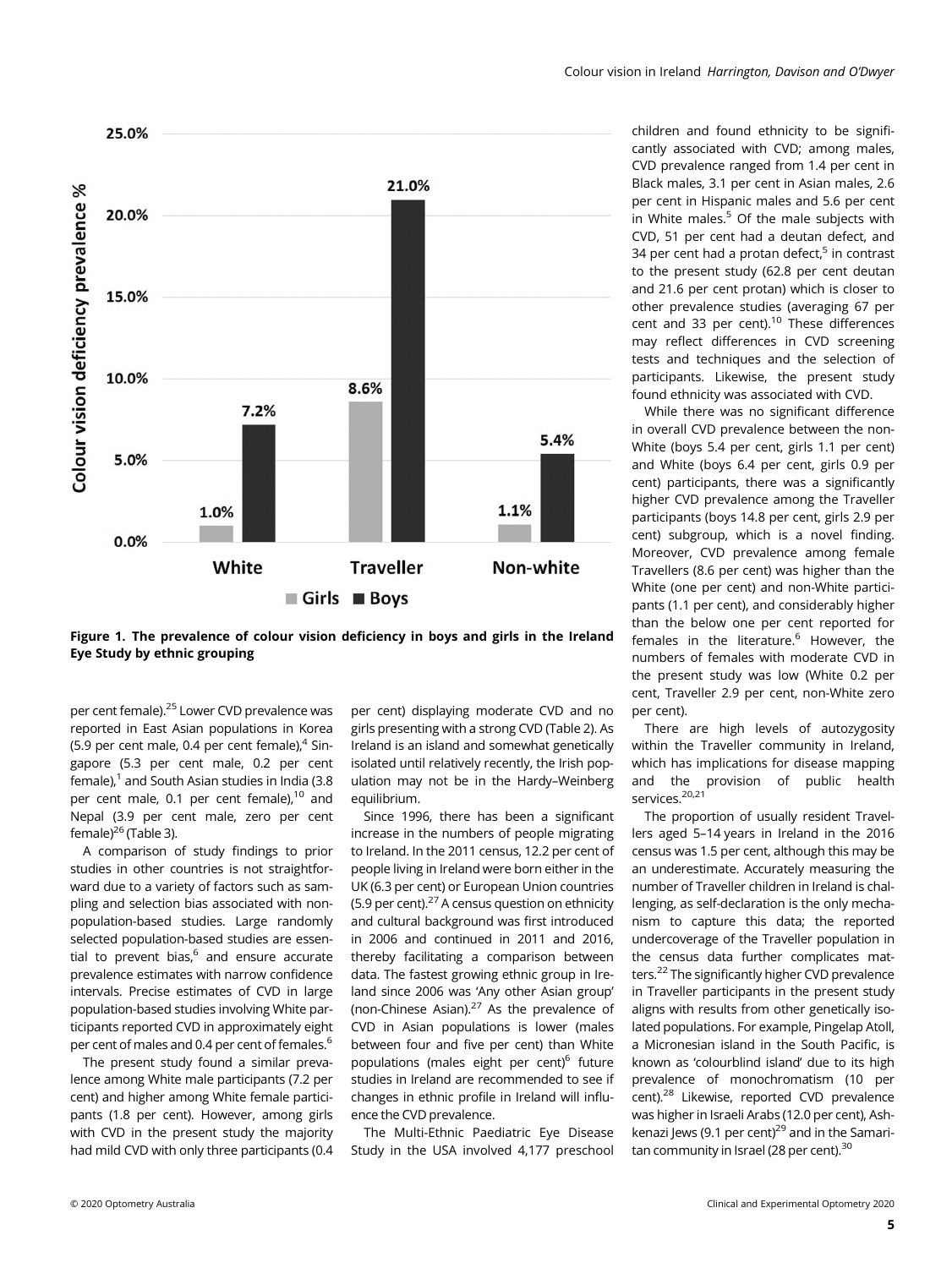| <b>Location</b>                                                            | Number of<br>participants                                      | <b>Test used</b>                                                                        | Age (years)                                                                         | <b>CVD prevalence</b><br>in males                                           | <b>CVD prevalence</b><br>in females                                          | <b>Breakdown</b><br>male                                           |  |
|----------------------------------------------------------------------------|----------------------------------------------------------------|-----------------------------------------------------------------------------------------|-------------------------------------------------------------------------------------|-----------------------------------------------------------------------------|------------------------------------------------------------------------------|--------------------------------------------------------------------|--|
| Ireland Eye Study<br>(present study)                                       | 1,626<br>881 M<br>745 F                                        | Richmond Hardy-<br>Rand-Rittler test<br>$(4th$ edition)                                 | 6-7 and 12-13 8.3%                                                                  |                                                                             | 1.8%                                                                         | Deutan 4.8%<br>Protan 1.7%<br>Tritan 0.5%<br>Monochromatic<br>0.1% |  |
| England <sup>25</sup>                                                      | 513<br>285 M<br>255 F                                          | Ishihara<br>Verhalgen<br>Pflugertrident<br>test                                         | $3 - 11$                                                                            | 6.6%                                                                        | 0.4%                                                                         | <b>NA</b>                                                          |  |
| Nepal <sup>26</sup>                                                        | 2,001<br>1,050 M 951 F                                         | Ishihara                                                                                | 10                                                                                  | 3.9%                                                                        | 0%                                                                           | Deutan 3.25%<br>Protan 0.09%                                       |  |
| Singapore <sup>4</sup>                                                     | 1,249<br>612 M<br>637 F                                        | Ishihara                                                                                | $13 - 15$                                                                           | 5.4% Chinese<br>4.9% Malay<br>4.9% Indian                                   | 0.2%                                                                         | <b>NA</b>                                                          |  |
| USA <sup>3</sup>                                                           | 6,768                                                          | <b>Ishihara</b><br>American-Optical<br>Hardy-Rand-Rittler<br>test                       | $12 - 17$                                                                           | 7.5% overall<br>6.4% African-<br>American<br>7.7% White<br>5.3% other races | 0.6% overall<br>0.15% African-<br>American<br>0.7% White<br>0.0% other races | Deutan 4.1%<br>Protan 1.7%                                         |  |
| Korea <sup>33</sup>                                                        | 4,678 M<br>4.760 F                                             | American-Optical<br>Hardy-Rand-Rittler<br>test                                          | Third-grade<br>middle school<br>$(-15 \text{ years})$<br>old, age not<br>specified) | 5.9%                                                                        | 0.44%                                                                        | Deutan 3.21%<br>Protan 1.71%<br>Unclassified<br>0.98%              |  |
| USA <sup>5</sup>                                                           | 4.177<br>1,265 Black<br>812 Asian<br>1,280 Hispanic<br>820 NHW | Colour vision<br>testing<br>made easy<br>American-Optical<br>Hardy-Rand-Rittler<br>test | 30-72 months                                                                        | 1.4% Black<br>3.1% Asian<br>2.6% Hispanic<br>5.6% NHW                       | 0%<br>$-0.5%$                                                                | Deutan 51%<br>Protan 34%                                           |  |
| CVD: colour vision deficiency, NA: not available, NHW: non-Hispanic White. |                                                                |                                                                                         |                                                                                     |                                                                             |                                                                              |                                                                    |  |

# Table 3. The prevalence of CVD in the Ireland Eye Study and previous studies in other countries involving children

A more recent study, which involved six Muslim populations in Manipur in India, found a prevalence of CVD of 14.9 per cent in the Meiti male participants and 2.9 per cent in the Meiti females. $31$  The authors postulated the higher prevalence was due to the high frequency of consanguineous marriages in this population.<sup>31</sup> Consanguineous marriages are estimated at 71 per cent in the Traveller community, leading to a higher prevalence of metabolic conditions with autosomal recessive inheritance, $21$  mainly due to homozygous mutations. Social exclusion and isolation reinforce these figures.<sup>21</sup>

The test used to identify CVD may affect the apparent prevalence overall, and of CVD type, hence inter-study comparisons are challenging: for instance, the Ishihara test does not detect tritan defects $23$  and is less successful than the Hardy-Rand-Rittler for differentiation of protan and deutan CVDs. $32$  The present study used the fourth edition of the Hardy-Rand-Rittler pseudoisochromatic plates. This edition is reported to have a sensitivity of 1.00 and specificity of 0.975 when the criterion for

failed screening is two or more failed plates. $^{23}$ Cole et al.23 found the Hardy-Rand-Rittler test to be as good as the Ishihara for the detection of red-green CVD and preferable for the detection of the tritan defects. However, the authors added the severity of CVD ought to be confirmed with other tests such as the Farnsworth D15 and the anomaloscope, $23$  which was not possible in the present study due to a large number of other ocular measurements in the Ireland Eye Study.

Slaby and Roberts screened 6,768 12–17-year-old American participants in 1974 using the Ishihara test and subsequently tested those who failed Ishihara screening using an earlier (second edition) American-Optical Hardy-Rand-Rittler test.3 The authors reported several participants who failed the Ishihara screening subsequently passed Hardy-Rand-Rittler rescreening and were then re-categorised as having normal colour vision.<sup>3</sup> Kim et al. also used the American-Optical Hardy-Rand-Rittler test when investigating the prevalence of CVD in a Korean population in 1989 and referred to the issue that

mild red-green defects can be missed.33 Moreover, Birch found the sensitivity and specificity of the American-Optical Hardy-Rand-Rittler test screening plates were lower than Ishihara screening but noted this test was superior for grading of red-green CVD and ought to be used when Ishihara screening has failed.<sup>32</sup> However, more recent research has demonstrated the revised Hardy-Rand-Rittler test (Richmond fourth edition) is better at differentiating protans and deutans and should be the test of choice when using only one test for colour vision.23,25 While the Nagel anomaloscope is the recommended gold standard when examining  $CVD<sub>1</sub><sup>23</sup>$  the cost and non-portability make it an unrealistic screening tool.4

The original Hardy-Rand-Rittler test was designed to be used under CIE source  $C^{34}$ Natural daylight was used to mimic this with the test presented beside a window, while ensuring direct lighting from tungsten and fluorescent lamps did not reach the plates.

Nonetheless, lighting was impossible to standardise due to different test locations and daylight levels. Although hue discrimination,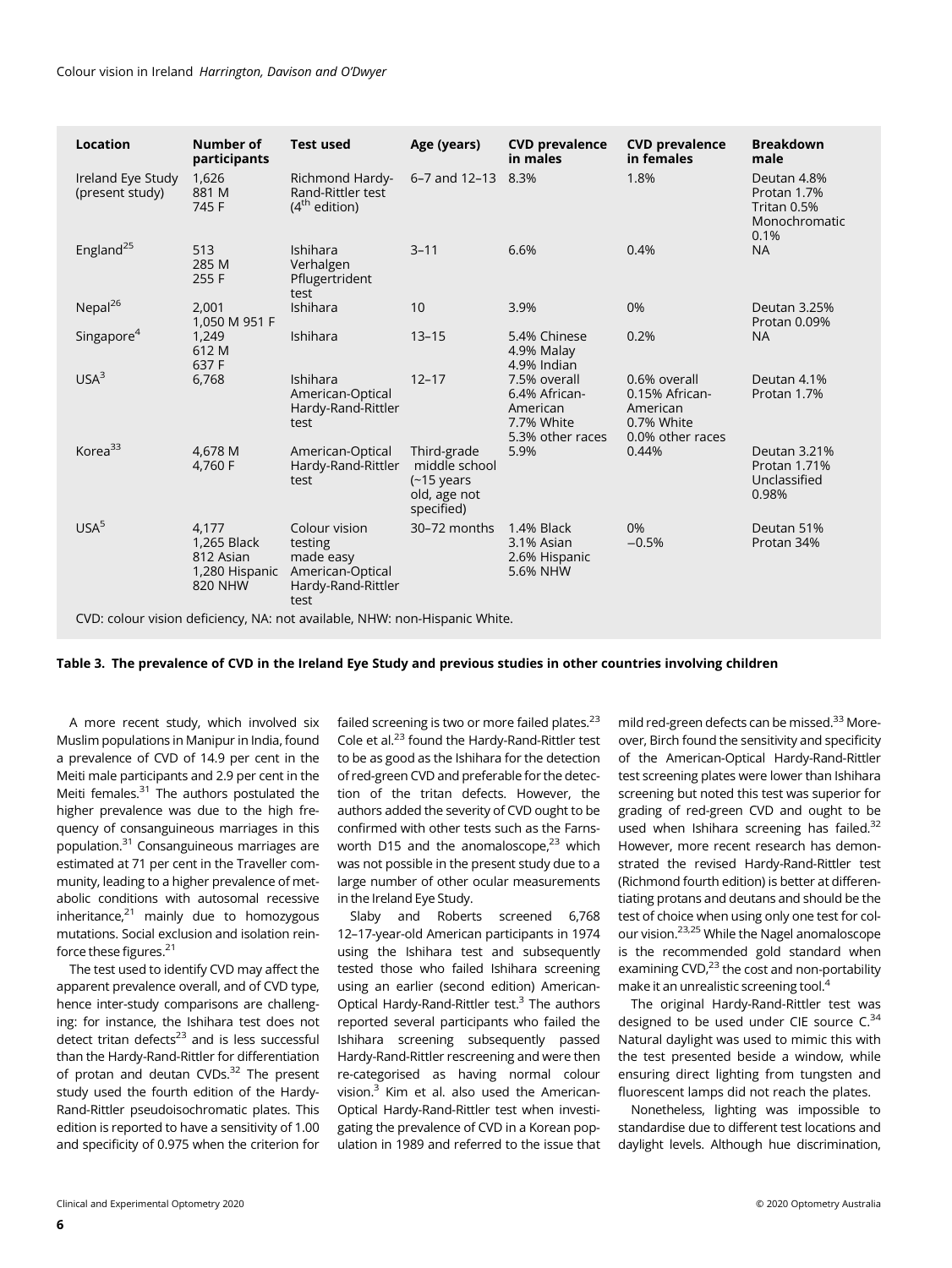for example, on the FM100 test, by both colour-normal and CVD persons is significantly affected by illuminance quantity and colour temperature, the impact of varying colour temperature on patients' performances on the Hardy-Rand-Rittler test is less significant than might be expected.35 However the effect of colour temperature on tritan performance is unreported.

The four participants categorised as tritan were two sets of twin brothers (two of which were Travellers aged seven years and two White 12-year-olds); as tritan CVD is extremely rare (one in 13,000 males and females equally)13 ideally these participants should be re-examined in standardised lighting conditions using anomaloscopy to confirm study findings.13 Similarly, further investigation of the achromatic participant (White, non-Traveller) would have been desirable. While the prevalence of tritan (0.5 per cent) and monochromatic (0.1 per cent) CVDs is higher than expected, stochastic variations are likely to be significant when screening for conditions with such low prevalence, given the sample size, but may have been influenced by lighting factors. Moreover, the development of blue/yellow discrimination lags behind red/green and black/white<sup>36</sup> which may be a factor affecting the seven-year-old tritan twins. Agreement on re-examination is essential to categorise the depth and severity of CVD in standardised testing conditions. However, it was impractical to investigate further impaired colour vision with a diagnostic test such as anomaloscopy in the present study owing to the time constraints of the broader study of which this was only a part.

The association found between socioeconomic disadvantage and CVD contrasts with findings from the 1958 British birth cohort study where social class and unemployment did not differ with congenital colour vision status.<sup>37</sup> The associations found in the present study may relate to unawareness or reluctance of some parents to recognise problems at school and home caused by CVD, and perhaps decreased likelihood of seeking advice from healthcare professionals to inform teachers of the difficulties faced by children with CVD. Furthermore, Travellers have lower outcomes in terms of education and employment compared to their settled counterparts; only one per cent of Travellers attend third-level education, eight per cent complete second-level, and for 55 per cent primary-level education was the highest level of education obtained.<sup>22</sup> What is more, Travellers are six

times more likely to be unemployed than their settled counterparts.<sup>22</sup>

Ramachandran et al. argued routine screening for CVD in schoolchildren should not be adopted and discontinued as it does not meet routinely accepted criteria for health screening,<sup>38</sup> as congenital CVD is non-progressive, untreatable and some evidence points to CVD not substantially impacting on educational attainment or social status. $37$  However, this conclusion ignores the influence of CVD on career advice and choice. Normal colour vision is a statutory requirement for some professions such as the defence and security services, and CVD is a barrier in many occupations requiring colour coding, which is critical for safety in maritime and aviation environments to recognise signal lights and in healthcare for patient safety (for example, colour coding of anaesthetics).

Moreover, many occupations involve aesthetic assessment of colour and colour matching (painter, decorator, interior design, and hairdresser). Also, CVD can have a significant impact on everyday life, $14$  such as for protanopes when driving, as red warning lights appear dimmed and response delayed. Cumberland et al. reported CVD did not confer any functional disadvantages in terms of education or employment; however, as they did not analyse protan and deutan CVDs separately,<sup>37</sup> it is unsurprising results from the present study do not support their conclusion of lack of association. Similarly, the literature review of occupational significance by Ramachandran et al. $38$  also failed to consider separate possible different effects between protans and deutans. As CVD affects career choice and multiple aspects of daily life, $14$ early identification of CVD is vital to prevent frustration with educational progression in affected children; schoolchildren would benefit from knowing about their CVD before they embark on a career path. $17$ 

Further research in CVD estimates in Ireland should involve the Traveller population, including representative organisations and provide culturally sensitive counselling and support regarding the educational and occupational consequences of CVD.

The associations found between CVD and low birthweight and multiple births are interesting. Eight participants who reported as twins had CVD (six boys [three sets of twin brothers] and two girls [twin sisters]). In all instances when one twin displayed CVD, their twin also displayed CVD. As twins

are born earlier than singleton births they tend to be smaller/lower birthweight. Once twin birth was controlled for, the relationship between birthweight and CVD did not remain significant. Also, previous research reported tritan defects are more prevalent in low birthweight, and preterm babies. $39$ The four tritan participants were two sets of twin brothers; however, as the numbers were small, additional research including confirmation of CVD type and depth with anomaloscopy is merited to critically interrogate the potential relationship between twin birth, low birthweight prematurity and CVD. The link if any between CVD and these factors remains unknown and uncertain.

# Conclusions

CVD prevalence in Ireland was similar to other countries with predominantly White populations. This report should alert clinicians to the association between CVD and Traveller ethnicity, twin birth, and lower birthweight. Early screening is essential to determine educational requirements specific to children with CVD and to counsel schoolchildren with CVD in determining their future career path. As Ireland becomes more ethnically diverse, future studies examining CVD prevalence in different ethnic groups in Ireland are recommended.

### ACKNOWLEDGEMENTS

The authors would like to express their appreciation to Professor Kathryn Saunders (NICER study, School of Biomedical Sciences, University of Ulster, County Londonderry, Northern Ireland), Dr Jim Stack (Waterford Institute of Technology, Ireland) and Professor John Kearney (Epidemiology, School of Biological Sciences, Technological University Dublin, Ireland) for their valuable input in the Ireland Eye Study. In addition, the authors would like to acknowledge the support and participation of the schools, the children and their parents and guardians in the Ireland Eye Study.

This work was supported by the Technological University Dublin Fiosraigh grant, the Opticians Board, and the Association of Optometrists Ireland.

#### **REFERENCES**

- Birch J. Congenital colour deficiency. In: Diagnosis of Defective Colour Vision, 2nd ed. Oxford: Butterworth-Heinemann, 2003.
- 2. Deeb SS. Molecular genetics of colour vision deficiencies. Clin Exp Optom 2004; 87: 224–229.